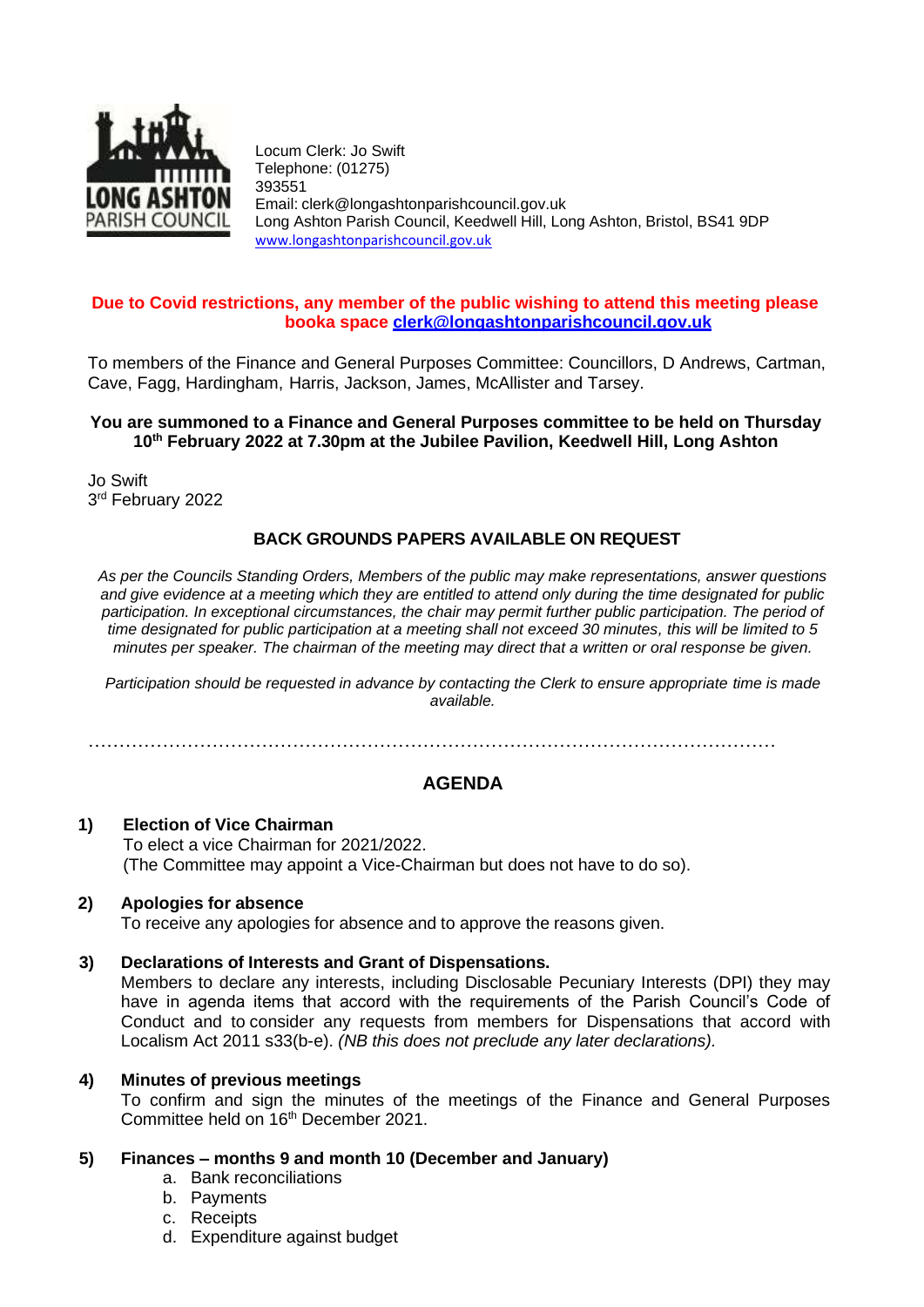## **6) Internal Auditor report**

To note the Internal Audit report and to consider the following recommendations that fall under the remit of the Finance and General Purposes committee:

- (i) Investments and Loans (page 8) to reconsider the 6 monthly credit checks.
- (ii) Bi-monthly statement and Bank reconciliation (page 3) appointment of a Councillor to review all the bank reconciliations on a monthly basis following the recommendation from the Internal Auditor that a single nominated Councillor would establish a basis of knowledge and consistency of checks, adding value to the process.

## **7) Grants for 2022/2023**

To consider the grant applications for 2022/2023, to note that £8,000 has been agreed for grants in the 2022/2023 budget.

## **8) Youth Grants 2021/2022**

To approve the recommendations for the following approval of the youth grants. Total grant funding £500.00, therefore the additional £59.99 to be taken from general reserves.

| <b>Organisation</b>      | Amount of request | Recommendation |
|--------------------------|-------------------|----------------|
| Long Ashton Scouts       | £200              | £200           |
| Long Ashton Girl Guides  | £159.99           | £159.99        |
| Long Ashton Cricket Club | £200              | £200           |

## **9) Queens Jubilee**

At the full Council meeting held on  $24<sup>th</sup>$  January 2022 it was resolved that a budget of up to £3,000 was agreed, in principle, and that Councillors Kindred and James to consult the local community and report back to the Finance & General Purposes committee in February 2022. An update to be provided.

#### **10) Annual Parish meeting**

At the full Council meeting held on 24<sup>th</sup> January 2022 it was resolved that a date is arranged, preferably week commencing w/c 25th April, subject to availability and that Councillors Anderson, Tarsey, Ewen to research the options and report back to the F&GP (Finance & General Purposes) meeting in February 2022.

*The Pavilion has been booked for Thursday 28th April 6pm. A report from the above named Councillors is attached.*

#### **11) IT purchase**

To note the information in the attached report.

#### **12) Year End Close Down**

Following a discussion with the Chairman of the committee, to note the locum Clerk has organised for the Councils software providers to do a year end close down on the accounts at a cost of £600.00. A verbal report will be given.

# **13) ALCA/NALC subscription**

To approve the estimated subscription costs of £956.00 for 2022/2023

#### **14) Banking**

At a past meeting, it was agreed to continue with the Tridos 33-day account but for it to be reviewed in 6 months' time which was December 2021. The balance as at 01.01.2022 = £15,728.37

#### **15) Taylor Wimpey Areas**

Transfer of the Taylor Wimpey areas and lease. To provide an update.